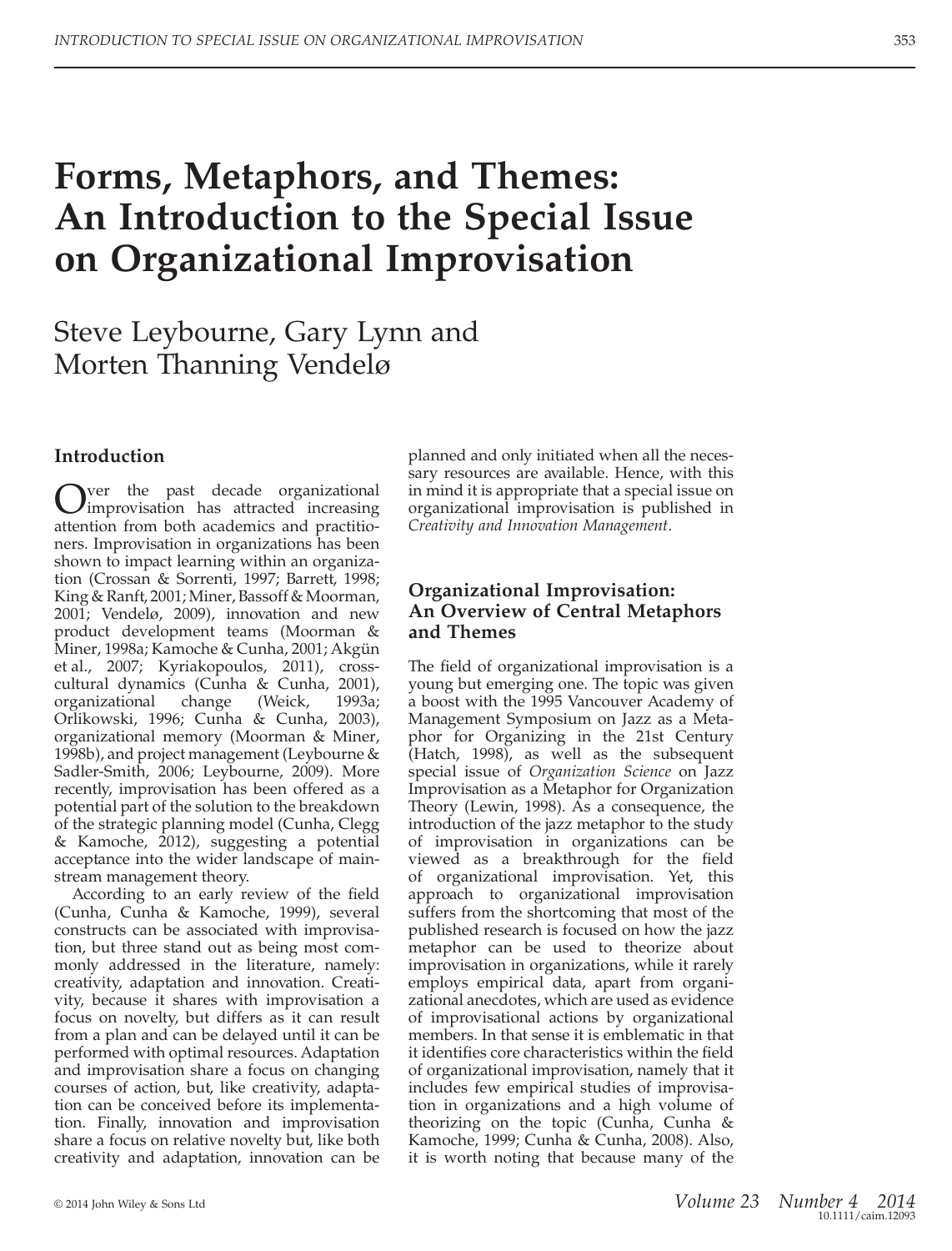early contributions to the literature on organizational improvisation relied heavily on the jazz metaphor, they had a blind spot with regard to how organizational actors affect improvisation (Cunha & Cunha, 2001).

In spite of the shortcomings of the jazz metaphor, it continues to dominate in the literature on organizational improvisation. More recently, Hadida and Tarvainen (2014) provided three reasons to explain its prevalence. First, as improvisation and jazz are almost inseparable in people's minds, then scholars seem to assume that for their readers it resonates with organizational improvisation. Second, jazz represents the most complicated example of improvisation, and thus, it is believed to accommodate any instance of organizational improvisation. Third, many parallels can be drawn between jazz improvisations and organizational improvisation, for example, that improvisation begins from a certain structure, which frames it without caging it, or that both musicians and employees must respond collectively to change in real time.

Another example of research into organizational improvisation, which also draws on a metaphor from the arts, focuses on theatrical improvisation. As an example of this research, Crossan and Sorrenti (1997) examined the relevance of *commedia dell'arte*, which is a form of improvisational theatre that emerged in Europe in the sixteenth century. More recently, Shaw and Stacey (2005) applied the concept of theatrical improvisation in the context of collaborative organizational change and development in the midst of complexity. Broadly viewed, this strand of conceptual research links concepts of theatrical improvisation with organizational improvisation, and tends to focus on improvised work and change at the individual and group levels.

Improvisation is a necessity when dealing with disasters and accidents, both natural and man-made, because although these events can be planned for, they seldom happen as imagined. Hence, it is not surprising that among the scholars undertaking empirical studies of organizational improvisation, the analysis of improvisation in response to disasters and organizational accidents has attracted a significant amount of attention. The early studies of improvised responses to organizational accidents seldom moves beyond the analysis of distant second-hand data. For example, both Augier, Shariq and Vendelø (2001) and Rerup (2001) draw inferences from the Apollo 13 case, with the first explicitly noting that they do so in order to 'show how the need for problem solving by improvisation emerged' (p. 132), and even Weick's (1993b) famous analysis of the Mann Gulch Disaster draws on secondhand empirical data. However, more recent studies by, for example, Barreto and Ribeiro (2012), Roux-Dufort and Vidaillet (2003) and Starbuck and Farjoun (2005) demonstrate that more thorough empirical studies of this kind are being developed. One can also observe a growing interest in organizational improvisation in the field of information systems security (ISS), a subfield to that of disasters and organizational accidents. In particular, empirical evidence suggests that ISS practitioners working in dynamic, volatile and uncertain environments exhibit both rational and adaptive behaviour, with the latter being a manifestation of improvisation. Njenga and Brown (2012) argue that when properly applied, improvisation can be an effective way of mitigating against ISS accidents. Yet, they also add that improvisation has been poorly understood in the context of ISS, even if improvisation in ISS is not a new phenomenon, as it was described by Stoll (1990) to exist in practice in the late 1980s and the early 1990s.

A final theme that prevails in the literature on organizational improvisation is that of how organizations operating in complex and fast changing environments organize in order to help their employees respond with improvisations to unfolding competitive challenges (Bingham & Eisenhardt, 2011). In particular, improvisation, complex problem solving and learning are important to organizations involved in knowledge-intensive high-tech industries where technologies, markets and competitors change rapidly and knowledge may become obsolete almost overnight. In such environments, organizational capabilities for improvisation and rapid execution of business strategies become critical competitive advantages as unstructured and complex problems – that is problems for which the solution space is open ended – must be solved within highly constrained timeframes. In this context Cunha and Cunha (2008) argue that improvisation is an outcome of complex people, who are willing and able to enact the everyday improvisation that an organization needs to survive in fast-changing competitive markets, not a product of carefully crafted complex organizational structures and cleverly prescribed processes. There are strong links here to current emerging managerial themes relating to the breakdown of traditional planning models, and the shift from competitive to 'transient' competitive advantage (McGrath, 2013), although the development of such themes are outside the scope of this special issue.

In spite of the growing attention to organizational improvisation from both academics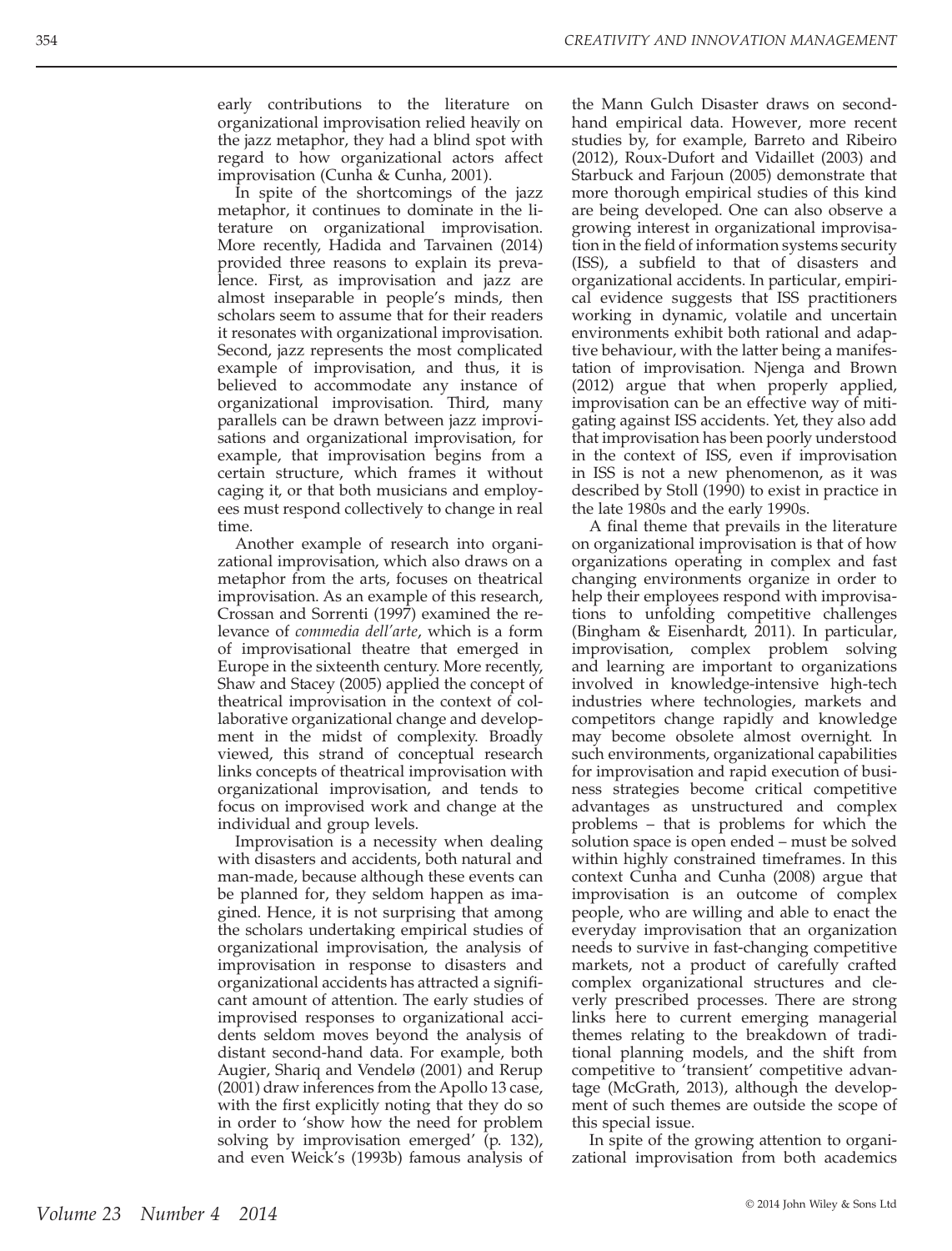and practitioners, Hadida and Tarvainen (2014) observe that the accumulation of research on organizational improvisation remains low, and that the existing taxonomies of organizational improvisation tend to focus on a single metaphor, jazz. In response to their last observation they first undertake a systematic review of the literature on organizational improvisation, and thereafter, they develop a new framework of organizational improvisation, in which they include two dimensions; degrees of improvisation (minor, bounded and structural) and levels of improvisation (individuals, interpersonal and organizational), based on which they defined nine different types of organizational improvisation. Also, they observe that cross-level analyses of organizational improvisation are almost absent, and therefore they advocate for more research of that kind, for example research examining 'learning paths that allow individuals, teams and organizations to move from one cell to another in the framework' (Hadida & Tarvainen, 2014, p. 17). As we argue below, we do not agree in the call for cross-level research formulated by Hadida and Tarvainen (2014), foremost because we find that their framework overemphasizes the importance of structure, and thereby provides too limited a perspective on organizational improvisation. For example, it downplays the centrality of dimensions, such as culture, power and time, which must be in focus if we want to advance our knowledge about the phenomenon of organizational improvisation.

## **A Thematic Overview of the Special Issue Articles**

In our call for papers to this special issue we argued that organizational improvisation has emerged as an important component in achieving new and novel tasks and activities, in dealing with emergent requirements, and in the development and delivery of new products and services. Hence, we aimed at attracting papers that reported research and innovative practices at the intersection of *creativity*, *innovation*, and *organizational improvisation*. *Creativity* refers to the capacity to generate original and adaptive ideas, and includes creative individuals, as well as creative teams and organizations, in which innovative projects are developed, as both the creative process and the methods to facilitate and structure this process are important aspects of creativity. *Innovation* refers to the capacity to leverage original ideas in new scenarios and/or domains, or to apply understood materials and resources in new and/or novel ways. We

argued that at the intersections of creativity, innovation and organizational improvisation, four major issues would be of interest to both theory and practice.

*Organizational improvisation and performance*, including questions, such as: How does organizational improvisation impact the creative or innovative performance of businesses, products and projects? When does organizational improvisation contribute to the effectiveness of creative processes, or what problems does it create for the management and control of organizational activities? How do interventions using traditional procedures and improvisational interventions fare in terms of the quality of the outputs, as well as the implications for participants and management techniques? What are the negative effects of improvised work, and are there solutions or partial solutions to this problem?

*Organizational improvisation in different contexts and environments*, including questions, such as: How does the creative and innovative nature of improvisation fit with the continuing evolution of new business and managerial frameworks? How can organizational improvisation, and its co-existence with decision making, organizational learning and problem solving, be managed, and should it be? What are the characteristics of organizational improvisation in small organizations and new ventures, and what makes it different from organizational improvisation in larger organizations? Under what circumstances is it possible to imitate successful improvisational interventions across organizational and cultural contexts?

*Organizational improvisation and time constraints*, including questions, such as: How do improvised interventions influence the timing and urgency of organizational activities? And what effects, positive or negative can be observed? What advantages can improvisation offer to the management of temporal discontinuities in the execution of work, especially in turbulent organizational environments? What are the emerging best practices for improvisation under heavy time constraints?

*Forms of organizational improvisation*, including question, such as: What is the difference between deliberate improvisation, and improvisation occasioned by reaction to unexpected situations or unplanned time constraints? How are implicit and explicit frameworks for divergent and convergent thinking used in creative problem solving? How does improvisational theatre contribute to organizational creativity and innovation? What might cause the use or abuse of different forms of organizational improvisation in specific contexts?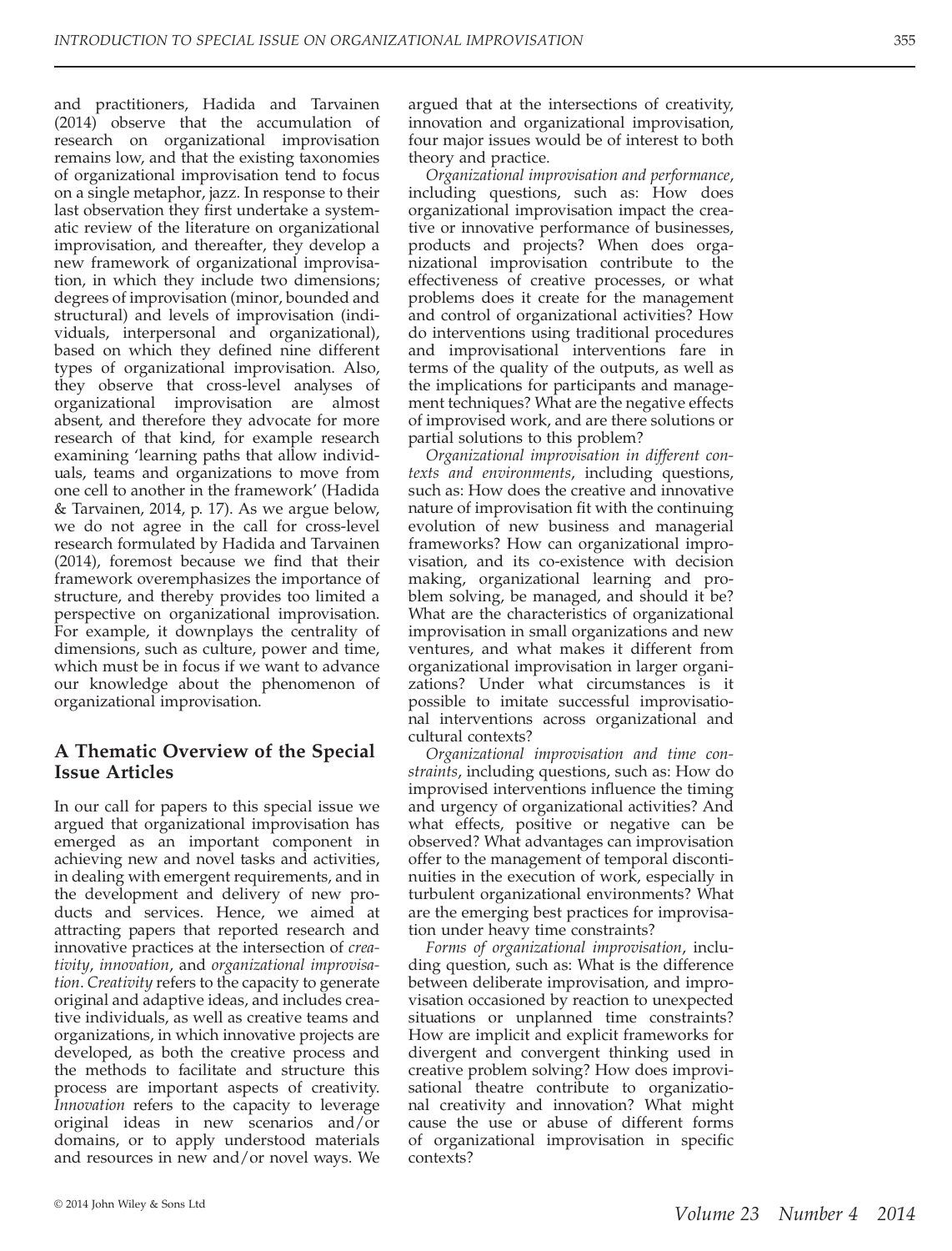Each of the three papers included in this special issue on organizational improvisation addresses two or more of the major issues described above, and in addition, each of them represents a new avenue of organizational improvisation research, namely new forms of improvisation (Cunha et al., 2014), improvisation as a culturally dependent phenomenon (Flach, 2014), and improvisation embedded in complex responsive processes (Larsen & Bogers, 2014).

Cunha et al. (2014) assert that different contexts of action produce different types of improvisation, with characteristics that vary systematically. They suggest different forms of improvisation manifest diverse degrees of spontaneity and creativity, and further assert that improvisation is a creative and spontaneous response to organizational problems and circumstances that involves a certain element of political risk. They observe that improvisation plays different roles over time, as different understandings of the organization unfold and evolve from traditional bureaucratic hierarchies to more distributed structures. The authors develop four different forms of improvisation: ad-hoc response to circumstances; resistance behaviour in the organizational under-life; a form of provocation; and a designed form of evolvability. They also assert that improvisation is contextually sensitive and can be viewed as positive in one context but negative in another.

In Flach (2014), an empirical case study analysis is conducted with 24 managers, head brewers and employees from craft breweries in Brazil and Germany. The study evaluates the advantages and disadvantages of improvisation in organizations. Flach investigates improvisation in two remarkably different cultural settings, Brazil and Germany, and finds that through improvisation, individuals can learn from mistakes and avoid them in the future. The author believes that the impact of improvisation for organizations can be twofold: it can lead to learning and to a more efficient process, and it may also hold individuals in their comfort zone and lead to less efficient solutions. In particular, this article contributes to the stream of research looking at organizational improvisation in cross-cultural settings, which Cunha and Cunha (2001) describe as rather absent in the literature on organizational improvisation.

Larsen and Bogers (2014) explore innovation, focusing on how improvisation can impact processes that take place as informal conversations – happening 'below the radar' – which can offer organizations a way to enable change. They illustrate how local interaction between people involved in chaotic processes

of innovation has an improvisational character. The authors observed four occurrences: (1) local interaction changes what is 'known' organizationally; (2) managerial control of improvisational working practices involves a particular paradox, given that one is in charge but not in control of such innovation processes that are complex and unstructured; (3) change happens in local processes in small and incremental shifts; and (4) new and innovative approaches will therefore emerge from informal settings, and the themes will be perceived as 'shadow themes' which may be perceived as subversive by those involved in the interaction.

#### **Acknowledgements**

We are grateful to the scholars who accepted our invitation and devoted some of their precious time to review papers submitted for the special issue on organizational improvisation. They did an excellent job in commenting on the articles and provided valuable developmental feedback to the authors. The reviewers were: Ali Akgun, Jiyao Chen, Gail Greig, Michael Humphreys, Karin Johansson, Faruk Kalay, Kyrialos Kyriakopoulos, Ludovica Leone, Lars Lindkvist, Allan Macpherson, Carmelo Mazza, Keith Sawyer and Steven Taylor.

#### **References**

- Akgün, A.E., Byrne, J.C., Lynn, G.S. and Keskin, H. (2007) New Product Development in Turbulent Environments: Impact of Improvisation and Unlearning on New Product Performance. *Journal of Engineering and Technology Management*, 24, 203–30.
- Augier, M., Shariq, S.Z. and Vendelø, M.T. (2001) Understanding Context: Its Emergence, Transformation and Role in Tacit Knowledge Sharing. *Journal of Knowledge Management*, 5, 125–36.
- Barreto, M.M. and Ribeiro, S.L. (2012) Aircraft Accident Investigation: The Decision-Making in Initial Action Scenario. *Work*, 41, 4931–5.
- Barrett, F.J. (1998) Coda: Creativity and Improvisation in Jazz and Organizations: Implications for Organizational Learning. *Organization Science*, 9, 605–22.
- Bingham, C.B. and Eisenhardt, K.M. (2011) Rational Heuristics: The 'Simple Rules' that Strategists Learn from Process Experience. *Strategic Management Journal*, 32, 1437–64.
- Crossan, M. and Sorrenti, M. (1997) Making Sense of Improvisation. In Walsh, J.P. and Huff, A.S. (eds.), *Advances of Strategic Management, Vol. 14*. JAI Press, Greenwich, CT, 155–80.
- Cunha, M.P., Clegg, S.E. and Kamoche, K. (2012) Improvisation as 'Real Time Foresight'. *Futures*, 44, 265–72.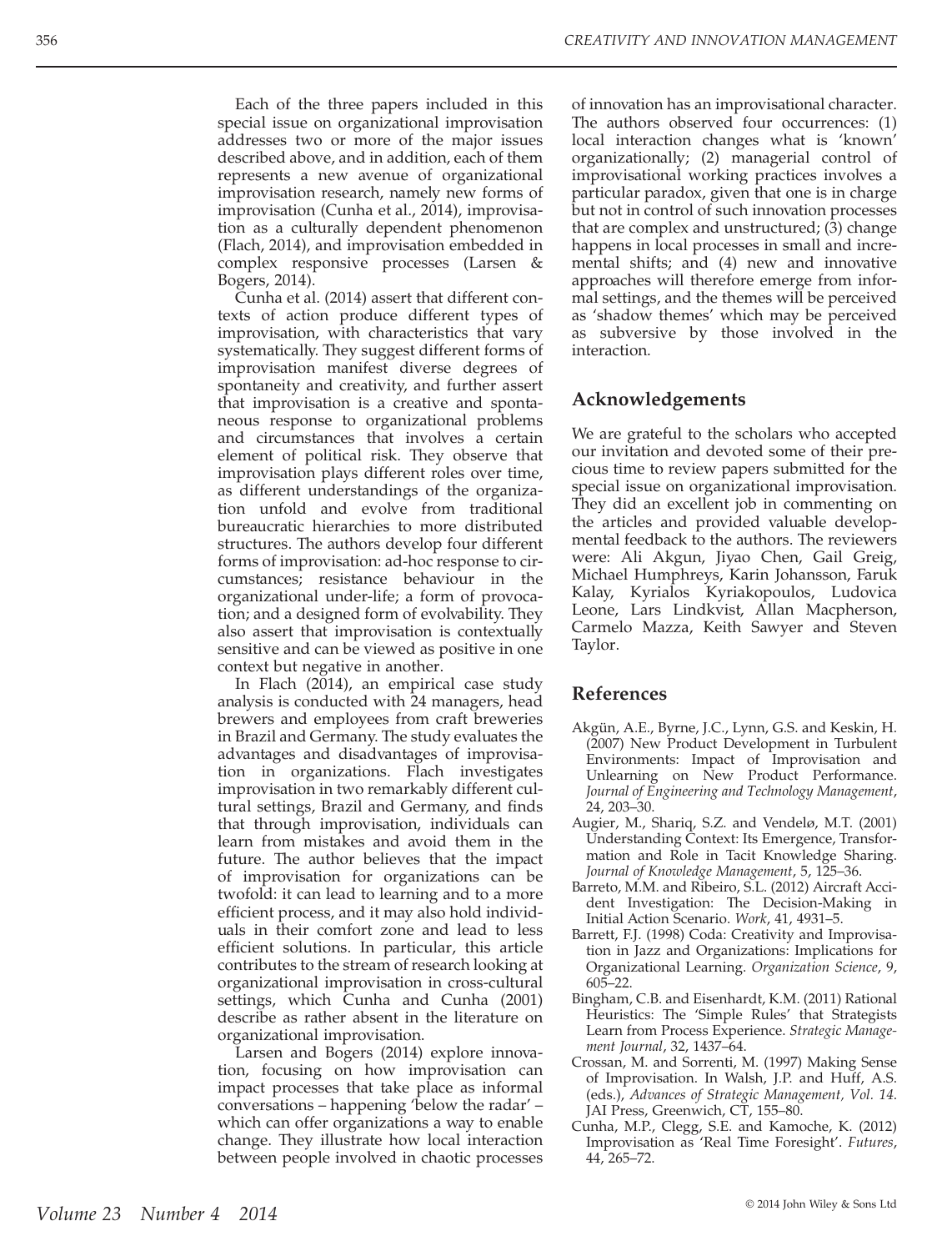- Cunha, M.P., Clegg, S.R., Rego, A. and Neves, P. (2014) Organizational Improvisation: From the Constraint of Strict Tempo to the Power of the *Avant-Garde*. *Creativity and Innovation Management*, 23, 359–373.
- Cunha, M.P. and Cunha, J.V. (2001) Managing Improvisation in Cross Cultural Virtual Teams. *International Journal of Cross Cultural Management*, 1, 187–208.
- Cunha, M.P. and Cunha, J.V. (2003) Organizational Improvisation and Change: Two Syntheses and a Filled Gap. *Journal of Organizational Change*, 16, 169–85.
- Cunha, J. and Cunha, M.P. (2008) Improvisation in Organizations. In Barry, D. and Hansen, H. (eds.), *The Sage Handbook of New Approaches in Management and Organization*. Sage, Thousand Oaks, CA, pp. 385–95.
- Cunha, M.P., Cunha, J.V. and Kamoche, K. (1999) Organizational Improvisation: What, When, How and Why. *International Journal of Management Reviews*, 1, 299–341.
- Flach, L. (2014) Use or Abuse of Improvisation in Organizations? *Creativity and Innovation Management*, 23, 374–385.
- and Tarvainen, W. (2014) Organizational Improvisation: A Consolidating Review and Framework. *International Journal of Management Reviews*, DOI: 10.1111/ijmr.12047.
- Hatch, M.J. (1998) Jazz as a Metaphor for Organizing in the 21st Century. *Organization Science*, 9, 556–7.
- Kamoche, K. and Cunha, M.P. (2001) Minimal Structures: From Jazz Improvisation to Product Innovation. *Organization Studies*, 22, 733– 64.
- King, A.W. and Ranft, A.L. (2001) Capturing Knowledge and Knowing through Improvisation: What Managers Can Learn from the Thoracic Surgery Board Certification Process. *Journal of Management*, 27, 255–77.
- Kyriakopoulos, K. (2011) Improvisation in Product Innovation: The Contingent Role of Market Information Sources and Memory Types. *Organization Studies*, 32, 1051–78.
- Larsen, H. and Bogers, M. (2014) Innovation as Improvisation 'In the Shadow'. *Creativity and Innovation Management*, 23, 386–399.
- Lewin, A.Y. (1998) Introduction: Jazz as a Metaphor for Organization Theory. *Organization Science*, 9, 539.
- Leybourne, S.A. (2009) Improvisation and Agile Project Management: A Comparative Consideration. *International Journal of Managing Projects in Business*, 2, 519–35.
- Leybourne, S. and Sadler-Smith, E. (2006) The Role of Intuition and Improvisation in Project Management. *International Journal of Project Management*, 24, 483–92.
- McGrath, R.G. (2013) *The End of Competitive Advantage: How to Keep your Strategy Moving as Fast as Your Business*. Harvard Business School Press, Cambridge, MA.
- Miner, A.S., Bassoff, P. and Moorman, C. (2001) Organizational Improvisation and Learning: A Field Study. *Administrative Science Quarterly*, 46, 304–37.
- Moorman, C. and Miner, A.S. (1998a) The Convergence of Planning and Execution: Improvisation in New Product Development. *Journal of Marketing*, 62, 1–20.
- Moorman, C. and Miner, A.S. (1998b) Organizational Improvisation and Organizational Memory. *Academy of Management Review*, 23, 698– 723.
- Njenga, K. and Brown, I. (2012) Conceptualising Improvisation in Information Systems Security. *European Journal of Information Systems*, 21, 592– 607.
- Orlikowski, W.A. (1996) Improvising Organizational Transformation over Time: A Situated Change Perspective. *Information Systems Research*, 7, 63–92.
- Rerup, C. (2001) 'Houston We Have a Problem': Anticipation and Improvisation as Sources of Organizational Resilience. *Comportamento Organizacional E Gastão*, 7, 21–44.
- Roux-Dufort, C. and Vidaillet, B. (2003) The Difficulties in Improvising in a Crisis Situation: A Case Study. *International Studies of Management and Organization*, 33, 86–115.
- Shaw, P. and Stacey, R.D. (eds.) (2005) *Experiencing, Risk, Spontaneity and Improvisation in Organizational Change*. Routledge, London.
- Starbuck, W.H. and Farjoun, M. (2005) *Organization at the Limit: Lesson from the Columbia Disaster*. Blackwell, Malden, MA.
- Stoll, C. (1990) *The Cuckoo's Egg, Tracking a Spy Through the Maze of Computer Espionage*. Pocket Books, New York.
- Vendelø, M.T. (2009) Improvisation and Learning in Organizations – An Opportunity for Future Empirical Research. *Management Learning*, 40, 449–56.
- Weick, K.E. (1993a) Organizational Redesign as Improvisation. In Huber, G.P. and Glick, W.H. (eds.), *Organizational Change and Redesign, Ideas and Insights for Improving Performance*. Oxford University Press, New York, pp. 347–79.
- Weick, K.E. (1993b) The Collapse of Sensemaking in Organizations: The Mann Gulch Disaster. *Administrative Science Quarterly*, 38, 628–52.

Steve Leybourne (sleyb@bu.edu) is a Professor at Boston University, where he teaches innovation, and project and change management. He received his PhD in 2002 from Cardiff University in the UK, and his research activities focus on the use and abuse of improvisational working practices, particularly in project-based work, and the location of project management within the wider academic landscape. Leybourne has presented at conferences such as the PMI® Research Conference and the Academy of Management, winning 'best paper' awards at AoM2006 and from the International Management Development Association in 2010. He has been a leading manager for several international banking institutions and has been an academic for the last fifteen years. Leybourne has published widely and